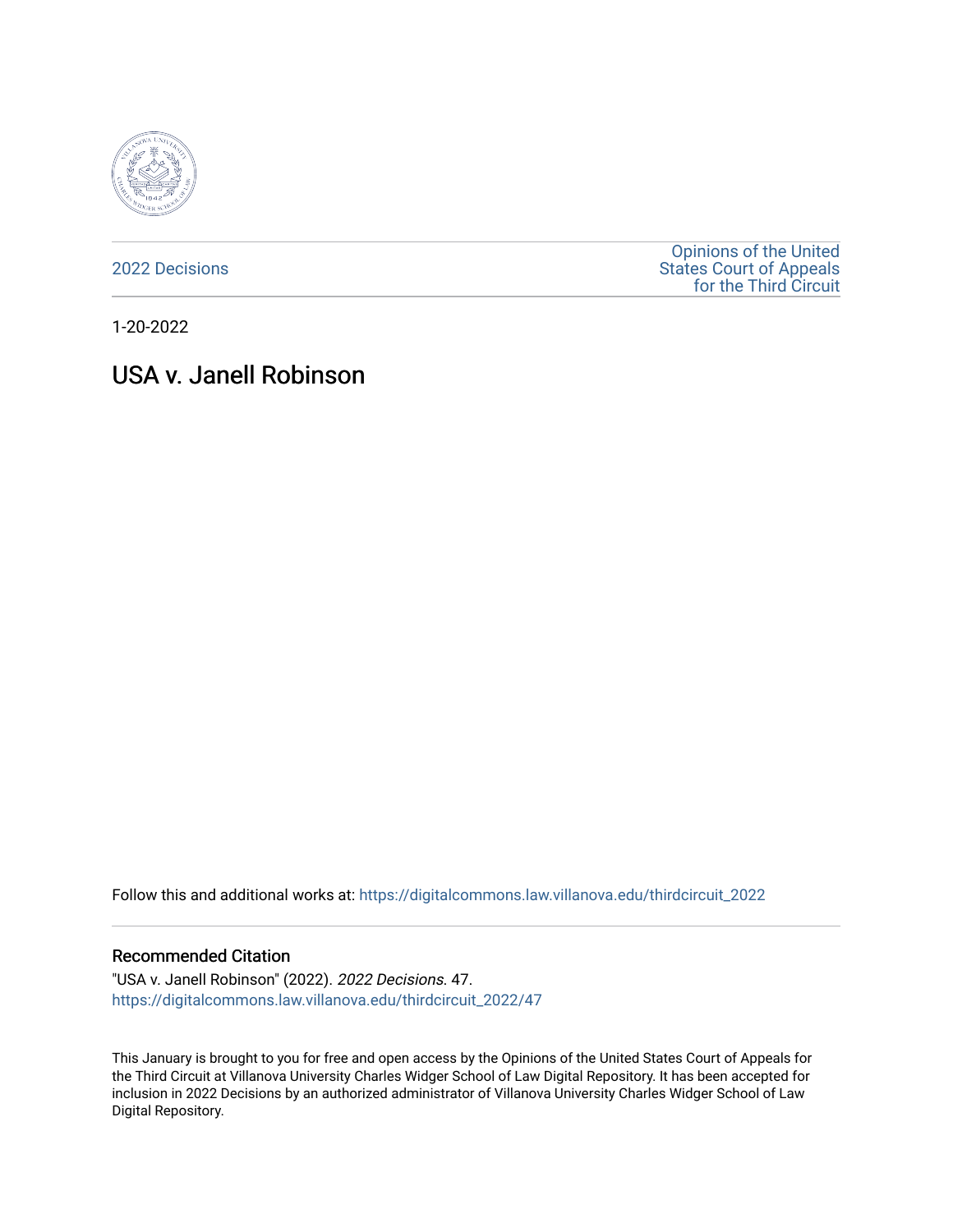### NOT PRECEDENTIAL

### UNITED STATES COURT OF APPEALS FOR THE THIRD CIRCUIT

 $\frac{1}{2}$ 

### No. 21-1114  $\frac{1}{2}$

#### UNITED STATES OF AMERICA

v.

JANELL ROBINSON,

 $\overline{\phantom{a}}$  , where  $\overline{\phantom{a}}$ 

Appellant

On Appeal from the United States District Court for the District of New Jersey (D.C. Crim. No. 2-18-cr-00108-001) District Judge: Honorable Susan D. Wigenton

Submitted under Third Circuit L.A.R. 34.1(a) October 26, 2021

 $\overline{\phantom{a}}$  , where  $\overline{\phantom{a}}$ 

BEFORE: GREENAWAY, JR., PHIPPS, and COWEN, Circuit Judges

(Filed: January 20, 2022)  $\overline{\phantom{a}}$  , where  $\overline{\phantom{a}}$ 

## OPINION\*  $\frac{1}{2}$

COWEN, Circuit Judge.

<sup>\*</sup> This disposition is not an opinion of the full Court and pursuant to I.O.P. 5.7 does not constitute binding precedent.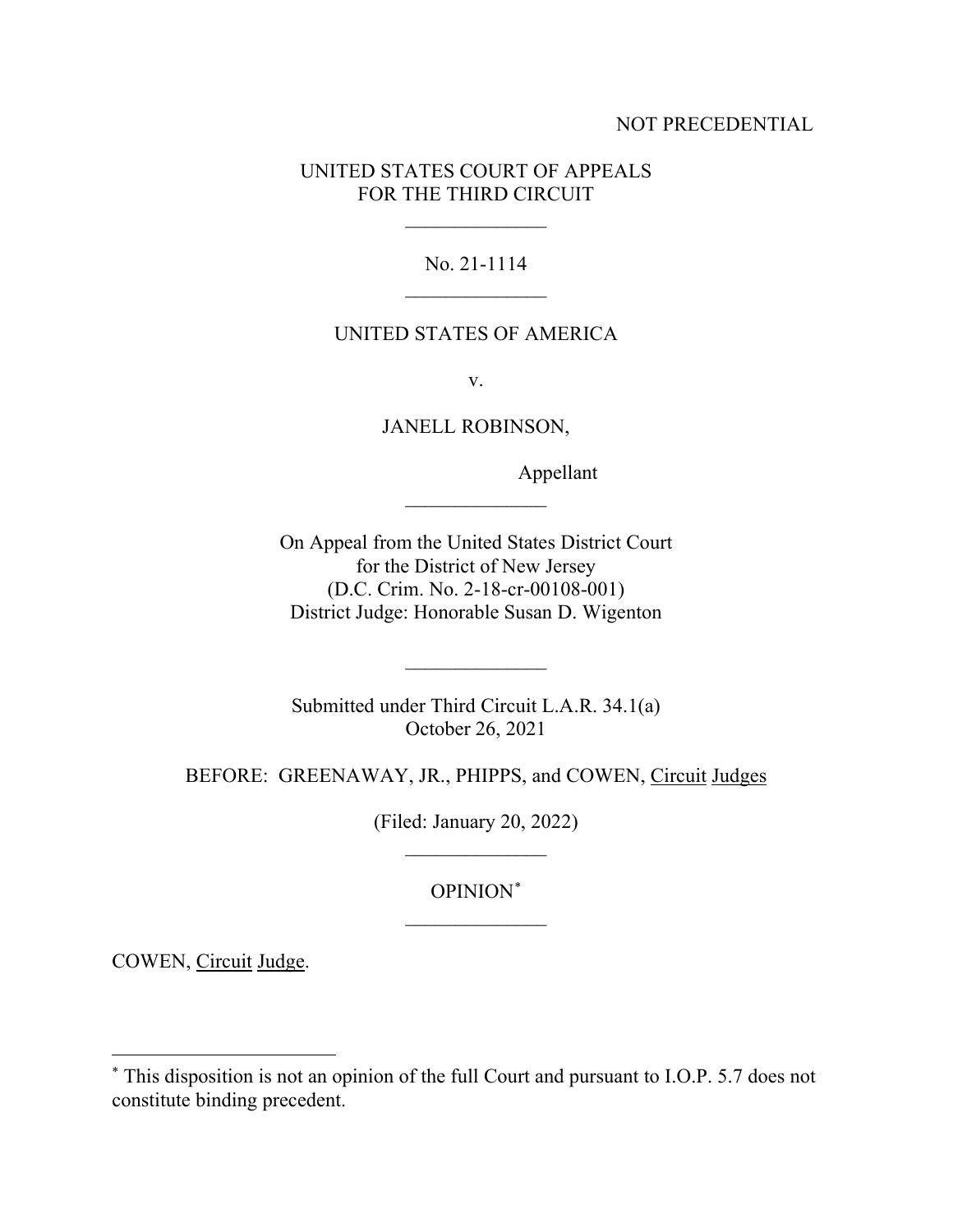Defendant Janell Robinson appeals from the criminal judgment and sentence entered by the United States District Court for the District of New Jersey. We will affirm.

I.

A grand jury charged Robinson (a City of Newark police officer) with: (1) conspiracy to commit mail and wire fraud, contrary to 18 U.S.C. §§ 1341, 1343, and 1346, and in violation of 18 U.S.C. § 1349; (2) mail fraud in violation of 18 U.S.C. §§ 1341, 1346, and 2; and (3) conspiracy to commit extortion under color of official right affecting commerce under 18 U.S.C. § 1951(a).

In short, this case arose out of Robinson's business dealings with the Newark Watershed Conservation Development Corporation ("NWCDC"), a non-profit corporation organized to oversee properties and facilities owned by the City of Newark ("City" or "Newark") supplying water to the City's residents. The government alleged that Robinson, first personally and then through a company (Protected and Secured Services, LLC ("P&S")) purportedly owned by her brother with no experience and virtually no assets or employees, fraudulently billed the NWCDC almost \$300,000 for services supposedly rendered to protect Newark's water supply against bioterrorism. Robinson, who was not a qualified anti-terrorism expert, provided little if anything of value in exchange for these payments. "She was paid because her good friend, Linda Watkins-Brashear, was the Executive Director of the NWCDC," and, in return for the fraudulent income stream, Robinson made periodic kickback payments to Watkins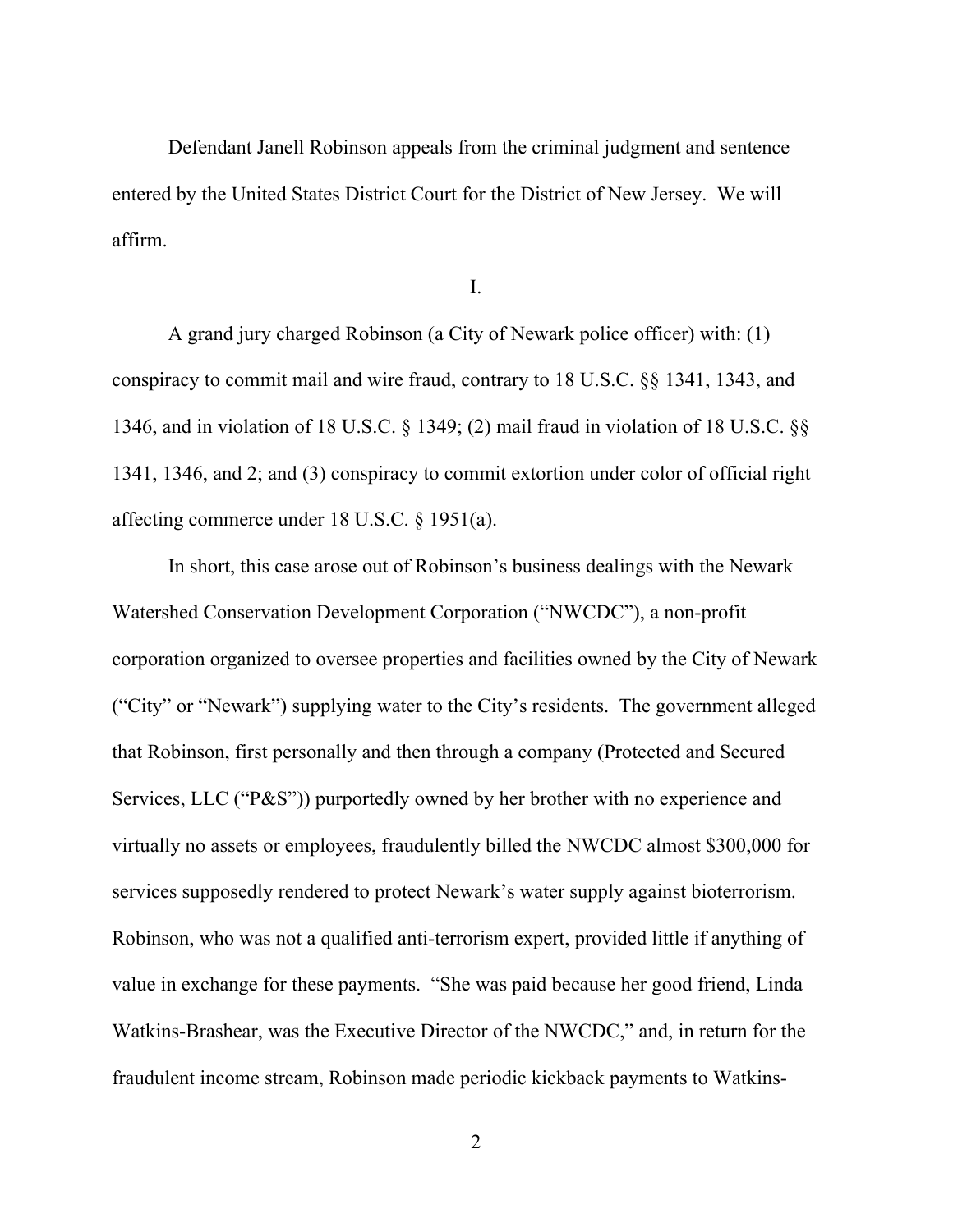Brashear amounting to approximately \$50,000. (Appellee's Brief at 1.)

The jury found Robinson guilty on all three counts. The District Court sentenced Robinson to a below-Guidelines term of 108 months of imprisonment (followed by three years of supervised release) and imposed a money judgment of forfeiture in the amount of \$288,950.

#### II.

Robinson argues that her conviction for conspiracy to commit extortion must be reversed because the government violated its disclosure obligations under Brady v. Maryland, 373 U.S. 83 (1963), by not providing the defense with a 2014 report from the New Jersey Office of the State Comptroller ("OSC").<sup>1</sup> According to her, the OSC "found that the NWCDC 'was not a government agency, and was not a department of the City,'" and this finding directly negates the "public official" element of the charge of conspiracy to commit extortion under color of law affecting commerce [i.e., "under color of official right" Hobbs Act extortion]. (Appellant's Brief at 14 (quoting A1158).) However, we agree with the government that the OSC report did not contain material exculpatory information. See, e.g., Turner v. United States, 137 S. Ct. 1885, 1893 (2017) (stating that materiality means that, had evidence been disclosed, there was reasonable probability of different result). In fact, Robinson actually quotes from another defendant's appellate brief as opposed to the OSC report itself. In any event, New Jersey law states that, upon

<sup>&</sup>lt;sup>1</sup> The District Court had subject matter jurisdiction under 18 U.S.C. § 3231. We have appellate jurisdiction under 18 U.S.C. § 3742(a) and 28 U.S.C. § 1291.

We review Robinson's unpreserved Brady claim for plain error. See, e.g., United States v. Brennan, 326 F.3d 176, 182 (3d Cir. 2003).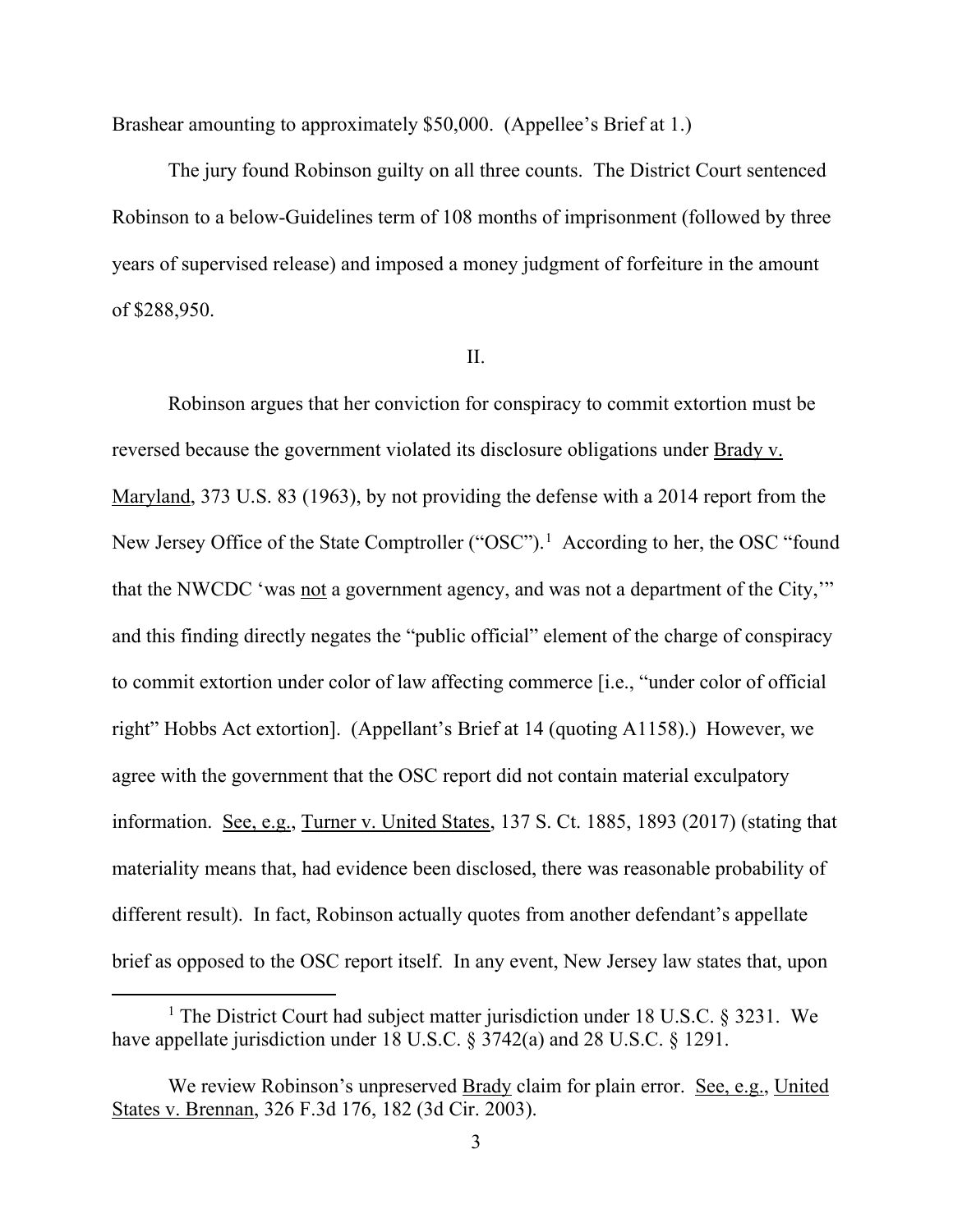executing a contract with a city, a duly incorporated non-profit organization shall be deemed as providing essential governmental functions on behalf of the city and, to the extent permitted by the contract, shall exercise the powers and responsibilities of the city with respect to the provision of water supply services. <u>See</u> N.J. Stat. Ann. § 40A:11-5.1. The government accordingly presented extensive testimony as well as documentary evidence confirming that, despite its nominal corporate status, "the NWCDC [and its Executive Director] stood in the City's shoes, and enjoyed the same color of official right, when it came to [performing] [their] essential role in providing water to Newark residents."2 (Appellee's Brief at 29.)

According to Robinson, the prosecution engaged in prejudicial misconduct by (1) vouching for the credibility of one of its witnesses and comparing his credentials to those held by Robinson and (2) asking Robinson to assess the credibility of a government witness and referring to this improper testimony during the prosecution's rebuttal.<sup>3</sup> We

 $2$  Specifically, Watkins-Brashear was appointed as the Executive Director of the NWCDC by the Mayor of Newark, and the entity was required to include City officials as members of its Board of Directors (i.e., the Mayor was Chair of the Board of Directors, and, until 2012, two members were selected from the Newark Municipal Council). Watkins-Brashear submitted NWCDC's budgets to both the City and the Board of Directors, and the NWCDC was mostly funded by the City. The NWCDC was created by Newark to manage the extensive water supply properties and facilities owned by the City itself. In fact, the entity was widely recognized as a "part of Newark" (A49). Individuals moved seamlessly between the City and the NWCDC, and the Newark Police Department regarded the NWCDC as synonymous with the City for purposes of its rules governing conflicts of interest. Finally, the contract at issue in this case was voted on and approved by Newark's then-Mayor as a member of the NWCDC Board of Directors.

 $3$  The defense did not object to the prosecutor's allegedly improper crossexamination (or seek to strike Robinson's response). Although "her counsel did object to the [summation] remark as 'improper rebuttal,' he did not [specifically] claim the prosecutor improperly asked Robinson to comment on another witness's credibility."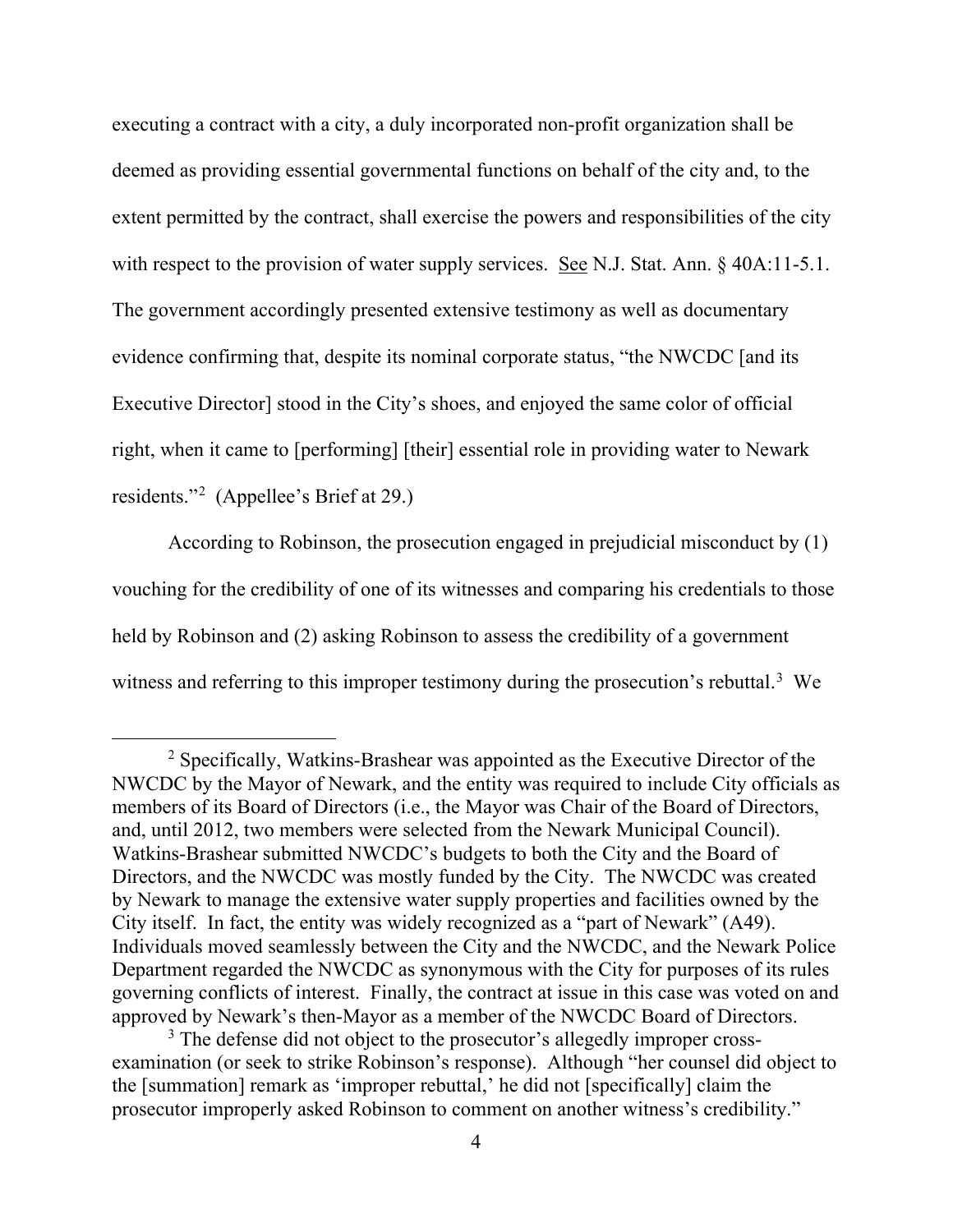disagree. "Vouching occurs when a prosecutor, or testimony elicited by a prosecutor, (1) 'assure[s] the jury that the testimony of a Government witness is credible, and (2) this assurance [is] based on either the prosecutor's knowledge or other information not contained in the record.'" United States v. Walker, 990 F.3d 316, 323 (3d Cir. 2021) (alterations in original) (quoting United States v. Berrios, 676 F.3d 118, 133-34 (3d Cir. 2012)). Responding to Robinson's defense that she and P&S provided legitimate consulting work (including several threat assessments), the prosecutor properly highlighted the different levels of qualifications and experience possessed by Robinson (a patrol officer who worked on community outreach programs, owned a hair salon and Rita's Italian water ice business, never worked in a counterterrorism unit, held no certifications as an anti-terrorism or bioterrorism expert, and did not have a degree in chemical engineering or biological sciences) and Miguel Costa (a forensic accountant for the FBI who had a master's degree in finance and an undergraduate degree in accounting with experience working as auditor for a bank, the New Jersey Turnpike Authority, and a large accounting firm). With regard to the impeachment claim, Edward Lewis testified that, as a P&S security guard, he gave his log sheets to "Kevin" or "Andrew"—but not to Robinson. However, Robinson testified on cross-examination that Lewis did provide her with copies of the log sheets. The prosecutor properly confronted Robinson with this

<sup>(</sup>Appellee's Brief at 16 (quoting A1006).) Accordingly, we review this issue regarding Robinson's testimony for plain error. See, e.g., United States v. Kolodesh, 787 F.3d 224, 230 n.4 (3d Cir. 2015); Brennan, 326 F.3d at 182. Defense counsel did object to the prosecutor's remarks purportedly vouching for the government's expert, and we thereby apply the abuse of discretion standard. See, e.g., United States v. Brown, 254 F.3d 454, 458 (3d Cir. 2001).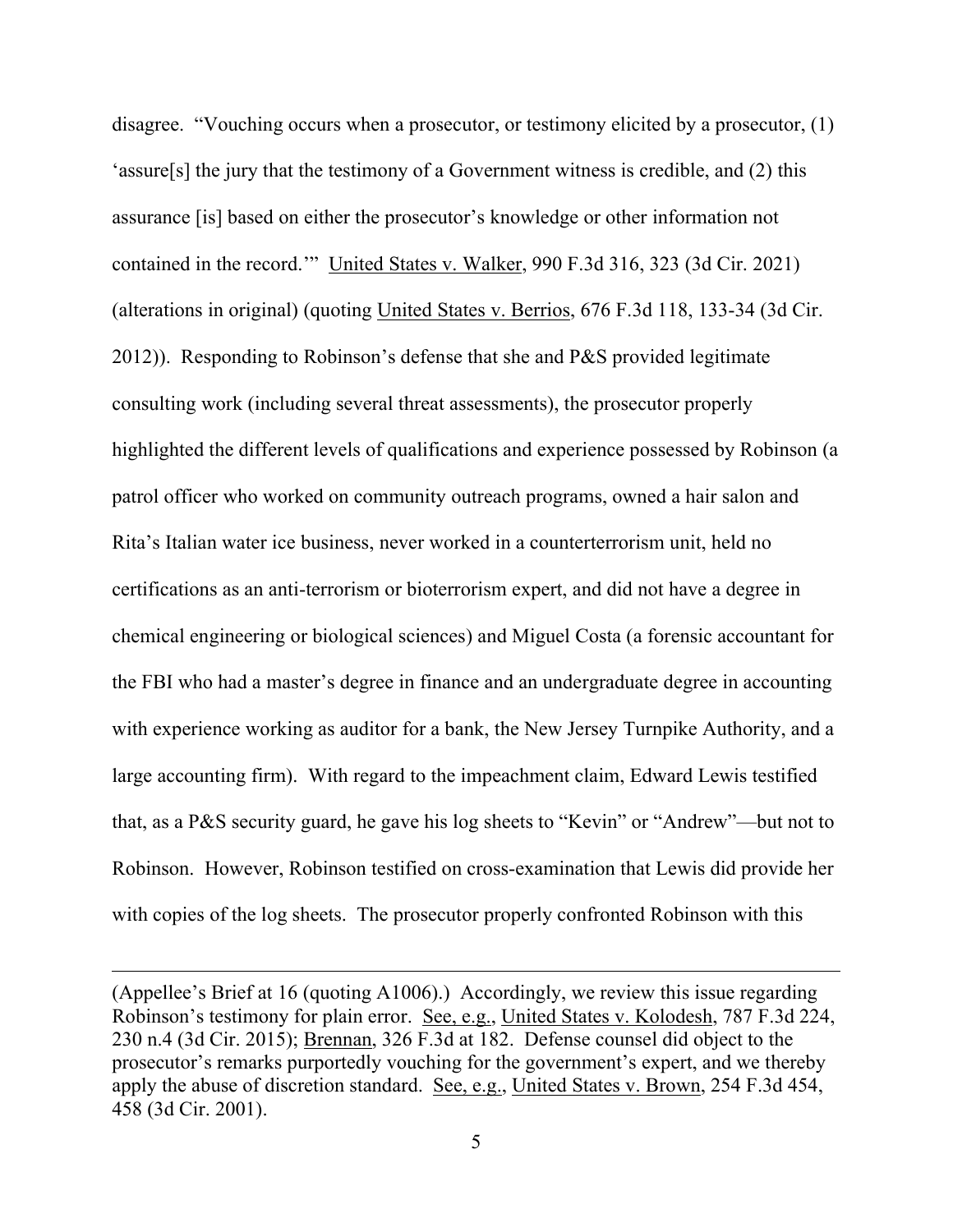apparent contradiction and did not specifically ask her whether another witness was lying (it was Robinson herself who suggested that Lewis told a lie). See, e.g., United States v. Greenidge, 495 F.3d 85, 99-100 (3d Cir. 2007) (finding no abuse of discretion where government impeached by contradiction based on testimony that defendant volunteered). In turn, the prosecutor did not commit any reversible error by indicating that the jury could assess Robinson's own credibility based in part on her attacking multiple witnesses as either lying or mistaken (see also, e.g., A1006 (asking rhetorically "[c]an everyone be lying or mistaken about defendant's conduct" and whether this was "some sort of conspiracy to frame defendant")). See, e.g., United States v. Green, 25 F.3d 206, 210 (3d Cir. 1994) (stating that government "is entitled to considerable latitude to argue evidence and any reasonable inferences that can be drawn from the evidence" (quoting United States v. Werme, 939 F.2d 108, 117 (3d Cir. 1991))).

We also reject Robinson's assertion that there was insufficient evidence for a reasonable juror to find her guilty of Hobbs Act conspiracy. <sup>4</sup> Even setting aside whether the issue of Watkins-Brashear acting under color of official right is a legal question that Robinson should have raised in a pre-trial motion under Federal Rule of Criminal Procedure 12(b), the government presented more than enough evidence that NWCDC's Executive Director was acting under color of official right. See supra n.2.

Next, the District Court did not commit reversible error by applying a 4-level enhancement pursuant to U.S.S.G. § 2C1.1(b)(3) because "the offense involved an

<sup>4</sup> Robinson did not preserve this Hobbs Act issue, and we accordingly must apply a plan error standard of review. See, e.g., United States v. Williams, 464 F.3d 443, 447 (3d Cir. 2006).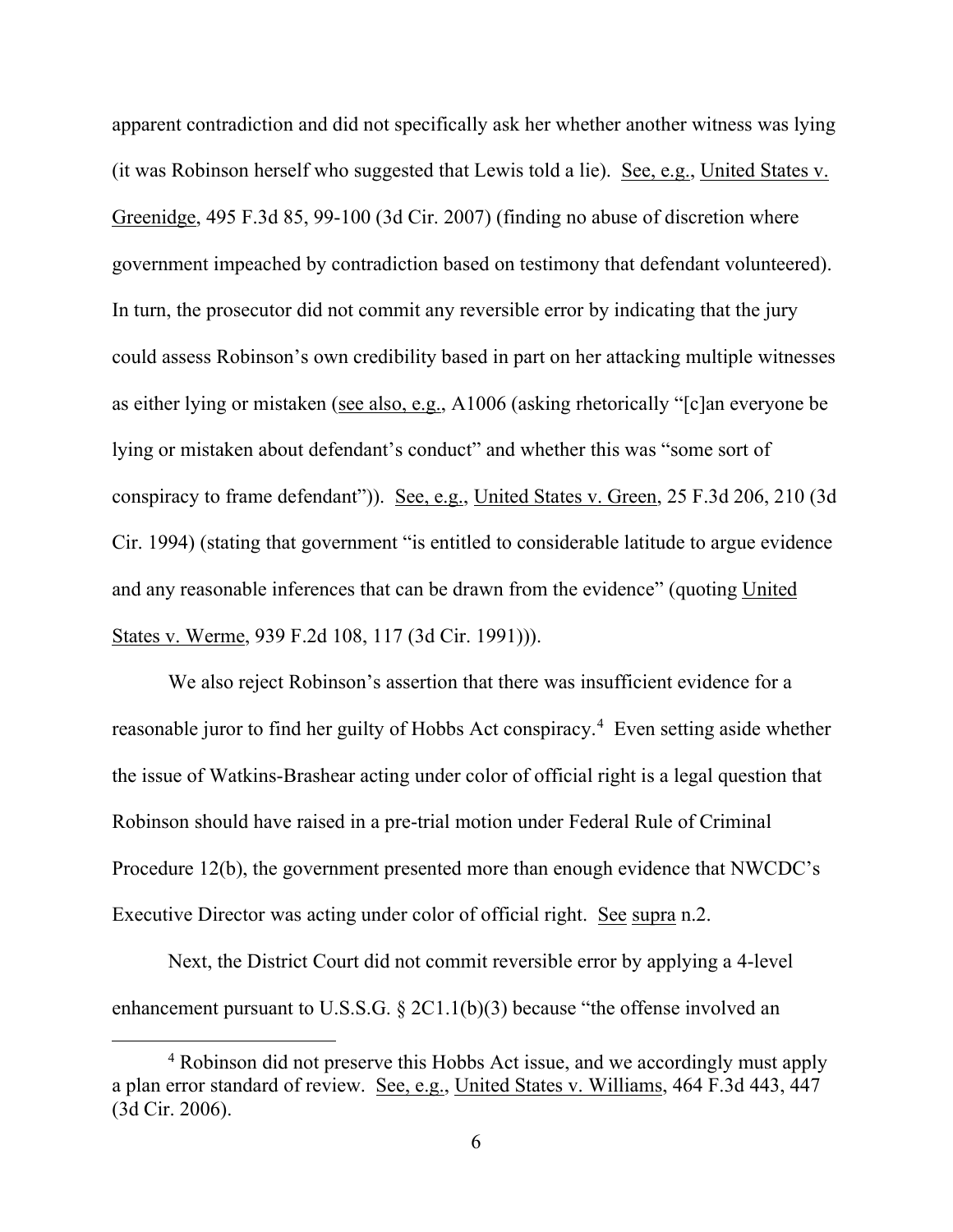elected public official or any public official in a high-level decision-making or sensitive position," and Robinson likewise fails to show that her sentence was substantively unreasonable.<sup>5</sup> The Application Notes indicate that this enhancement provision should be broadly construed to include a "[a]n officer or employee or person acting for or on behalf of a state or local government, or any department, agency, or branch of government thereof, in any official function, under or by authority of such . . . branch of government" as well as those "(i)  $\lceil \cdot \rceil$  in a position of public trust with official responsibility for carrying out a government program or policy; (ii) acts under color of law or official right; or (iii) participates so substantially in government operations as to possess de facto authority to make governmental decisions." U.S.S.G. § 2C1.1 cmt. n.1(C),  $(E)$ . "High-level decision making" is characterized "by a direct authority to make decisions for, or on behalf of, a government department, agency, or other government entity, or by a substantial influence over the decision-making process." U.S.S.G. § 2C1.1 cmt. n.4(A). The District Court properly applied the enhancement because Watkins-Brashear "substantially" participated in the operation of Newark's water supply system and possessed the "authority" to make decisions regarding the City's water.

Furthermore, Robinson argues that the factors set forth in 18 U.S.C. § 3553(a) warranted a greater variance than two offense levels.<sup>6</sup> But the District Court

<sup>&</sup>lt;sup>5</sup> "This Court reviews factual findings relevant to the Guidelines for clear error and exercises plenary review over a district court's interpretation of the Guidelines." United States v. Kirschner, 995 F.3d 327, 333 (3d Cir. 2021) (citing United States v. Grier, 475 F.3d 556, 570 (3d Cir. 2007) (en banc)).

 $6$  Robinson had a total offense level of 32 and criminal history category of I, resulting in a recommended Guidelines range of 121 to 151 months. The District Court